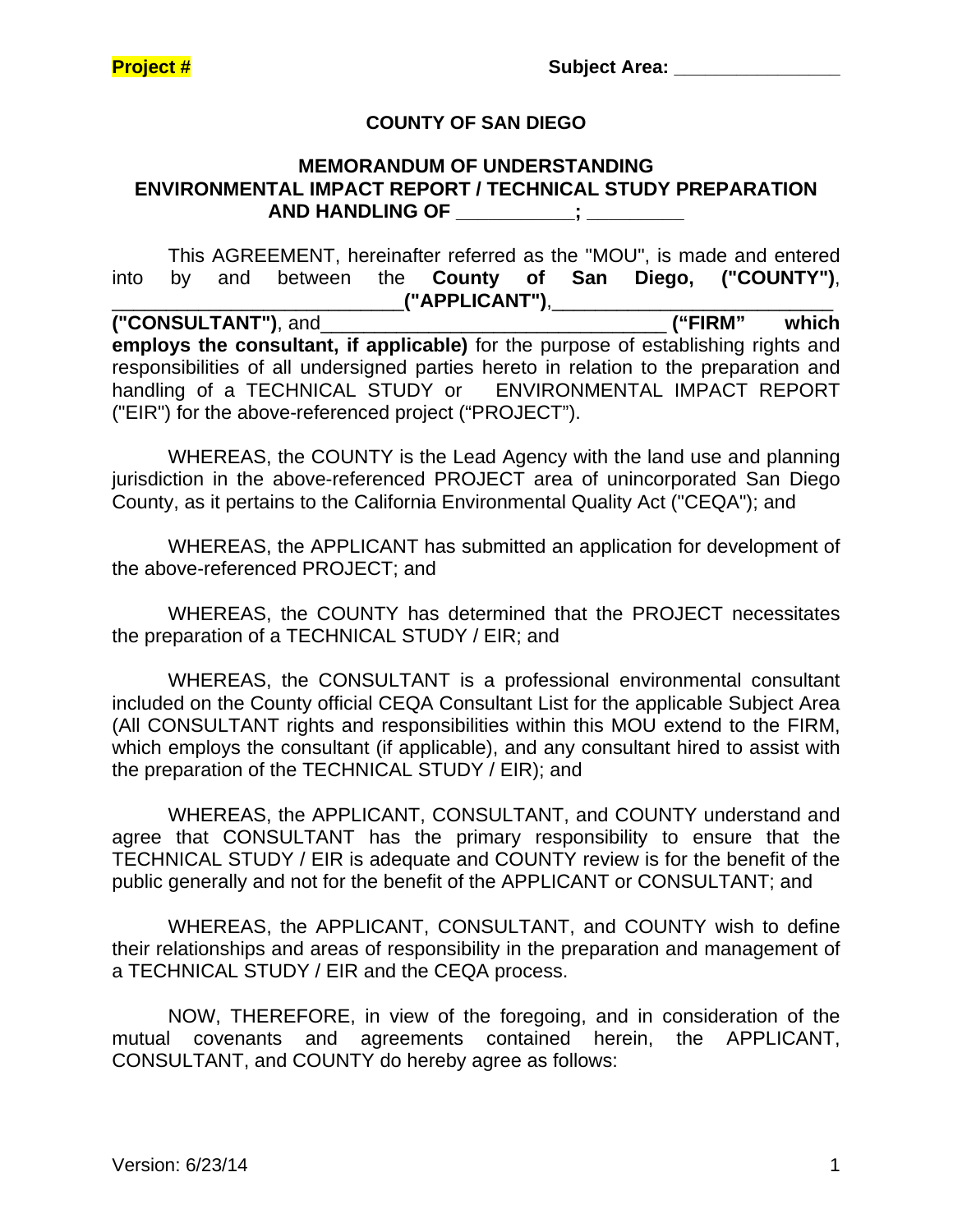## **I. NECESSITY OF A TECHNICAL STUDY OR EIR**

 The COUNTY has determined that the PROJECT necessitates the preparation of a TECHNICAL STUDY / EIR.

### **II. SUBMISSION OF DOCUMENTS AND DISCLOSURE OF INFORMATION**

 The APPLICANT and CONSULTANT shall submit all environmental documents under this MOU pursuant to the terms and conditions set forth herein and in accordance with the "County of San Diego CEQA Guidelines."

 This MOU requires the disclosure of certain information by the APPLICANT and CONSULTANT to the COUNTY. Disclosure may initially be through verbal communication with the COUNTY Project Manager. The COUNTY maintains the right, upon reasonable notice to the APPLICANT and CONSULTANT, to: 1) review draft documents and relevant correspondence; 2) require that it be copied on correspondence subject to the disclosure requirements; and/or 3) require a written or emailed (instead of verbal) report of disclosures.

### **III. CERTIFICATIONS**

By executing this MOU:

- A. The APPLICANT certifies that it has an ongoing obligation and commitment to the COUNTY to disclose all information that is relevant to the environmental consequences of the PROJECT and the preparation of the TECHNICAL STUDY / EIR, and further certifies that no relevant information has been or will be omitted or withheld from the COUNTY, the CONSULTANT, or any sub-consultant(s).
- B. The CONSULTANT certifies:

That it is included on the COUNTY official CEQA Consultant List for the applicable Subject Area (or the COUNTY official Environmental Consultants List if the list has not been reestablished pursuant to the February 28, 2006 COUNTY CEQA Guidelines) and it is prepared to undertake all necessary technical and analytical work required in conjunction with the TECHNICAL STUDY / EIR, either directly, under the CONSULTANT's direct supervision and management, and/or through the use of any sub-consultant(s).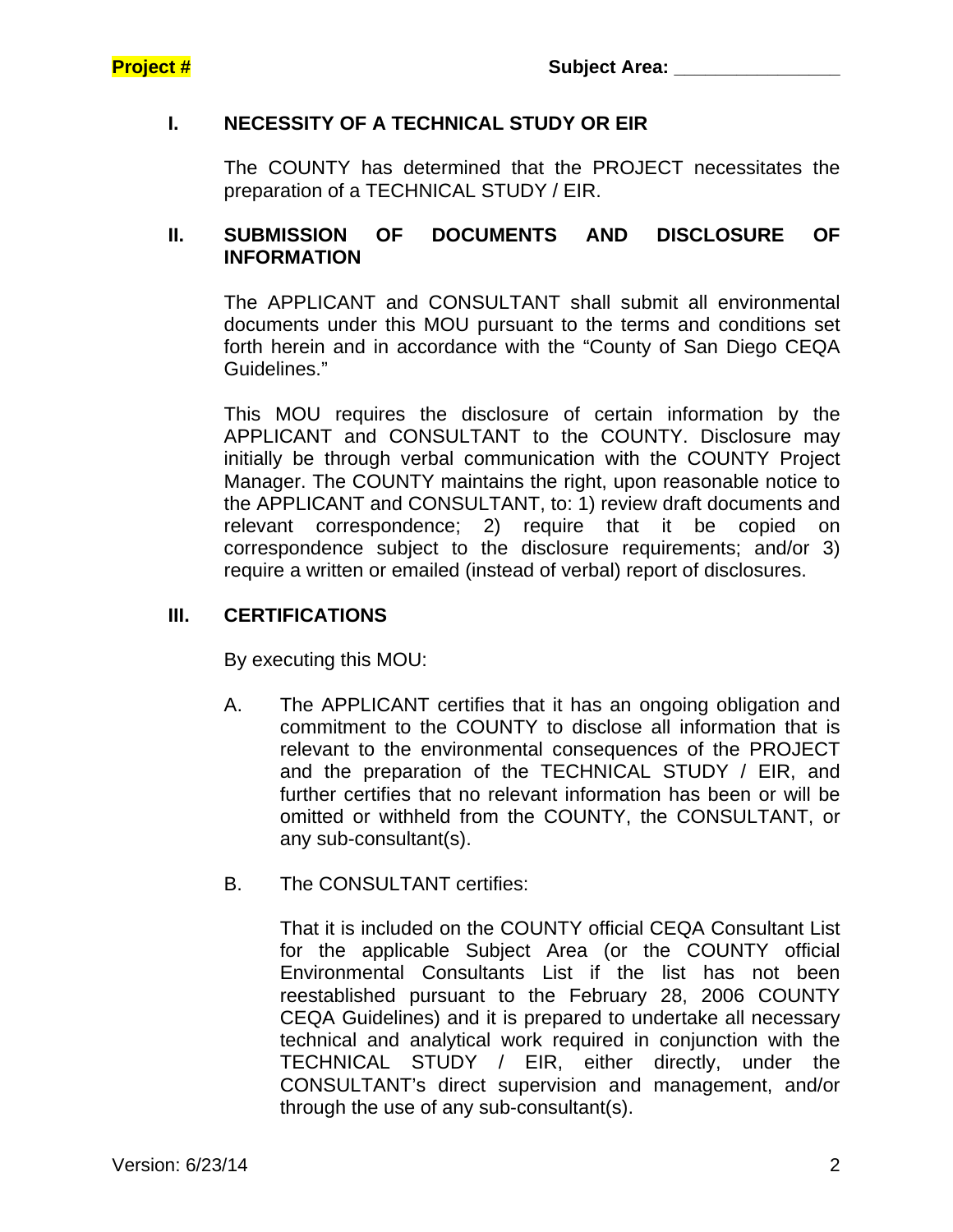# **IV. APPLICANT'S RIGHTS AND RESPONSIBILITIES**

- A. Subject to the terms and conditions of this MOU and County CEQA Guidelines, the COUNTY agrees to allow the APPLICANT to select and retain the undersigned CONSULTANT for preparation of the TECHNICAL STUDY / EIR. For this purpose, the APPLICANT shall enter into a direct agreement with the CONSULTANT, and such agreement shall govern the entire scope of their arrangement. Such agreement shall comply with all terms and conditions set forth in this MOU, and no term therein shall be inconsistent with any provision herein.
- B. The APPLICANT shall be responsible for one hundred-percent (100%) of all costs associated with the CONSULTANT's work, including but not limited to, any sub-consultant(s) costs, TECHNICAL STUDY / EIR preparation and document circulation costs incurred by the APPLICANT or CONSULTANT, and all costs associated with participation in scoping meetings or community outreach meetings, as necessary. The APPLICANT shall also be responsible for one hundred-percent (100%) of all costs incurred by the COUNTY related to its independent review of the TECHNICAL STUDY / EIR.
- C. The APPLICANT shall ensure that any consultant(s) hired in conjunction with the preparation of the TECHNICAL STUDY / EIR and related to the PROJECT shall comply with the COUNTY CEQA Guidelines and all relevant terms and conditions set forth in this MOU.
- D. The APPLICANT shall not enter into any form of confidentiality agreement with the CONSULTANT or any other consultant hired to assist with the preparation of the TECHNICAL STUDY / EIR, which prohibits disclosure of information related to substantive land use or environmental issues to the COUNTY. This provision may be waived or modified at the discretion of the COUNTY, if such an agreement would reveal a trade secret as defined by Government Code Section 6254.7.

# **V. CONSULTANT'S RIGHTS AND RESPONSIBILITIES**

A. The CONSULTANT shall have an ongoing obligation and commitment to the COUNTY to disclose all information within its Subject Area that is relevant to the environmental consequences of the PROJECT and the preparation of the TECHNICAL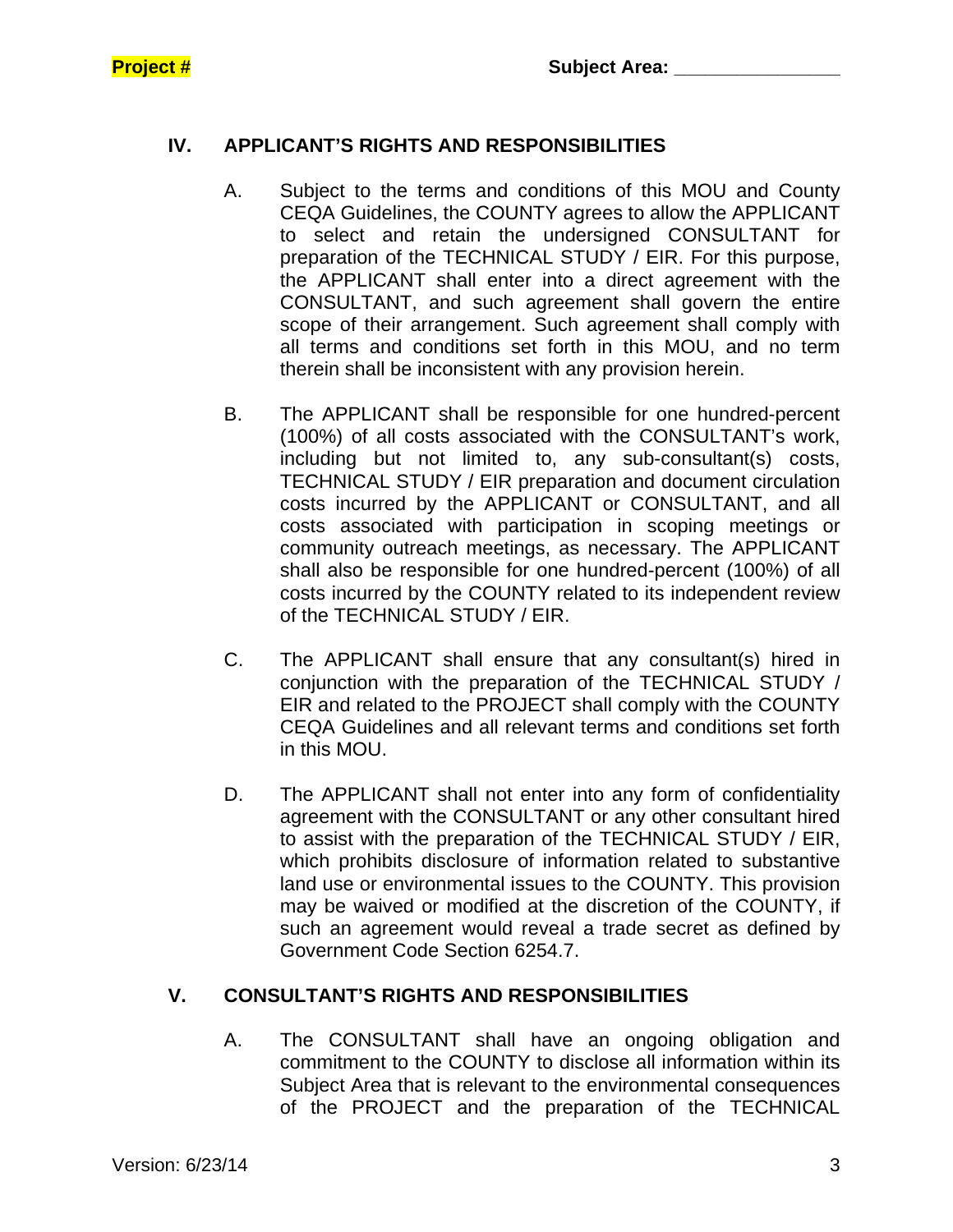STUDIES / EIR. The CONSULTANT shall not omit or withhold any relevant information from the COUNTY at the request of the APPLICANT or for any other reason. The CONSULTANT shall require any CONSULTANT-hired sub-consultant(s) to certify these same obligations and commitments to the COUNTY as a condition of their contract or by signing a copy of this MOU and shall provide a copy of such certification to the COUNTY within ten (10) days of retaining such sub-consultant(s).

- B. The CONSULTANT shall enter into a direct agreement with the APPLICANT for purposes of preparing the TECHNICAL STUDY / EIR, and such agreement shall govern the entire scope of their arrangement. Such agreement shall comply with all terms and conditions set forth in this MOU, and no term therein shall be inconsistent with any provision herein.
- C. The CONSULTANT's responsibility is to provide a complete and accurate TECHNICAL STUDY / EIR. The CONSULTANT's accountability under this MOU shall be solely to the COUNTY, and not to the APPLICANT or to any other person or entity.
- D. The CONSULTANT shall ensure that any sub-consultant(s) hired by the CONSULTANT in conjunction with the preparation of the TECHNICAL STUDY / EIR shall comply with the COUNTY CEQA Guidelines and all relevant terms and conditions set forth in this MOU.
- E. The CONSULTANT shall draft the TECHNICAL STUDY / EIR for the PROJECT in accordance with CEQA, State CEQA Guidelines, COUNTY CEQA Guidelines, relevant COUNTY technical study and EIR content and report formats, and with the directions and specifications set forth by the COUNTY.
- F. The CONSULTANT shall verify and ensure that all TECHNICAL STUDY / EIR documents prepared under its contract utilize accurate and verifiable field techniques and professional work performance standards, and are in conformance with all applicable CEQA requirements, and all applicable County, State, and Federal rules, regulations and laws.
- G. The CONSULTANT shall verify and ensure that all TECHNICAL STUDY / EIR documents prepared under its contract, including the draft EIR, final EIR, TECHNICAL STUDIES, and response to comments (as applicable), represent its complete and independent professional judgment and provide an analysis of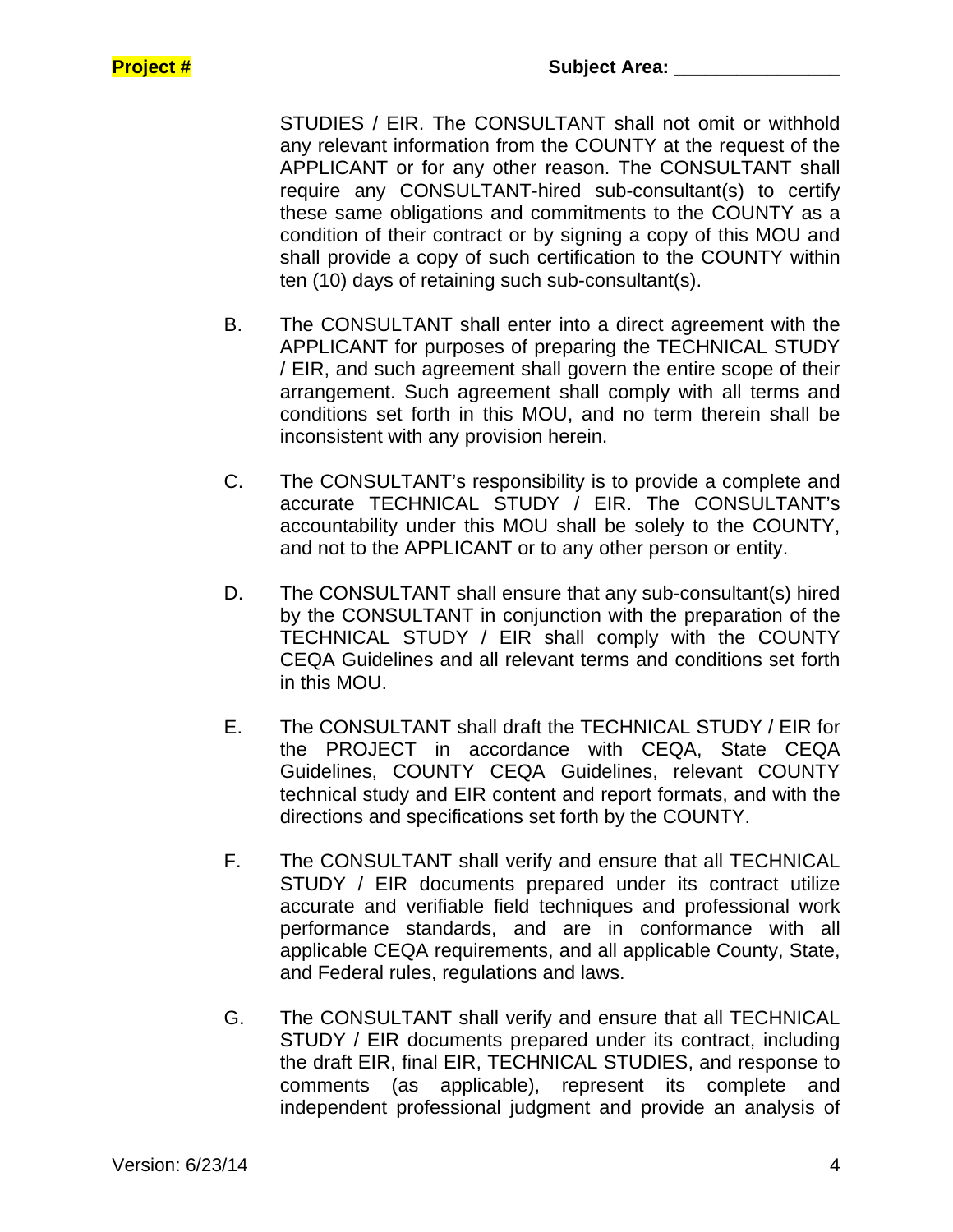the specific environmental issues, setting, potential impacts, and mitigation measures associated with the PROJECT. In addition the CONSULTANT shall verify and ensure that all TECHNICAL STUDY / EIR documents prepared under its contract include all changes provided by COUNTY and comply with all direction given by COUNTY irrespective of direction, changes or comments provided by the APPLICANT. Notwithstanding the above responsibility, all CEQA documents shall reflect the independent judgment of the COUNTY. The TECHNICAL STUDY / EIR shall be signed as true and accurate by CONSULTANT.

- H. The CONSULTANT shall disclose any revisions made to the draft TECHNICAL STUDY / EIR and specifically identify any revisions made at the request of the applicant. Unless waived by the COUNTY, all revisions to CEQA documents prior to submittal for public review shall be shown in strikeout/underline.
- I. The CONSULTANT shall maintain a record of communications with the APPLICANT related to substantive land use or environmental issues, and such record shall be submitted to the COUNTY for review upon request.
- J. The COUNTY shall retain the right to attend, or participate in, meetings (including conference calls) between the APPLICANT and the CONSULTANT when such meetings include discussion of substantive land use or environmental issues and has the right to request such meetings. The CONSULTANT shall provide the COUNTY with reasonable notice of all such meetings at the earliest time possible and no less than one business day. Upon the request of the COUNTY, the CONSULTANT shall disclose all substantive land use and environmental issues discussed at meetings the COUNTY does not attend. At the discretion of the COUNTY, notice of meetings may be waived in lieu of periodic summary reports disclosing issues discussed.
- K. The CONSULTANT may not be a subsidiary or division of the APPLICANT or have an ownership interest in the proposed PROJECT or any other property or development in which the APPLICANT has a financial interest. Additionally, the CONSULTANT shall not accept performance incentives associated with a certain density, intensity, or configuration of development. This prohibition does not preclude performance incentives related to project schedules.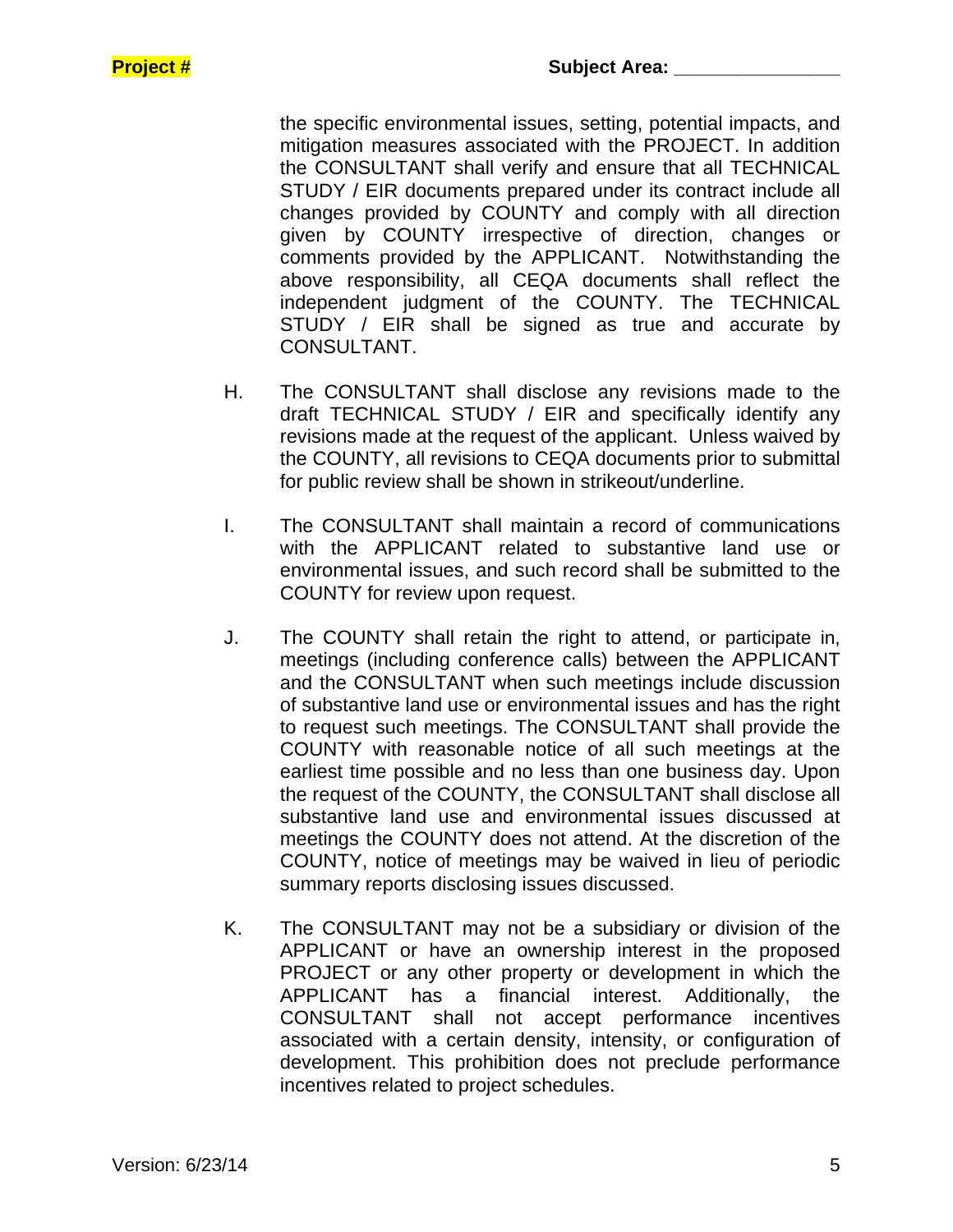- L. The CONSULTANT shall not enter into any form of confidentiality agreement with the APPLICANT or any subconsultant(s), which prohibits disclosure of information related to substantive land use or environmental issues to the COUNTY. This provision may be waived or modified at the discretion of the COUNTY, if such an agreement would reveal a trade secret a defined by Government Code Section 6254.7.
- M. The CONSULTANT shall always disclose to the COUNTY Project Manager all project related emails and written correspondence between the APPLICANT and CONSULTANT regarding substantive land use or environmental issues, unless waived by the COUNTY.
- N. Upon request from the COUNTY, the CONSULTANT shall submit all field notes, resource documents and supplemental technical studies used in the preparation of the TECHNICAL STUDY / EIR to the COUNTY.
- O. Upon request from the COUNTY, the CONSULTANT shall allow the COUNTY to view its contract with the APPLICANT. The COUNTY maintains the right to require submittal of the contract to the COUNTY. Any cost estimates or hourly rates may be blacked out or omitted.

### **VI. COUNTY'S RIGHTS AND RESPONSIBILITIES**

- A. In accordance with the Public Resources Code Section 21082.1, it is the responsibility of the COUNTY to provide its independent review and analysis of all documentation for the PROJECT prepared and submitted by the CONSULTANT, and subconsultant(s), and the APPLICANT. This independent review is undertaken for the benefit of the general public and is not intended to relieve the consultant of any of its responsibilities.
- B. The COUNTY shall be responsible for evaluating the extent and detail of topic area discussions in the TECHNICAL STUDY / EIR. The COUNTY shall also be responsible for scheduling and providing the public notice for the public meetings and hearings related to the PROJECT, and for distributing the draft and final EIR or other applicable CEQA document.
- C. The COUNTY shall have the right to reasonable notice and to attend, or participate in, any and all meetings or conference calls as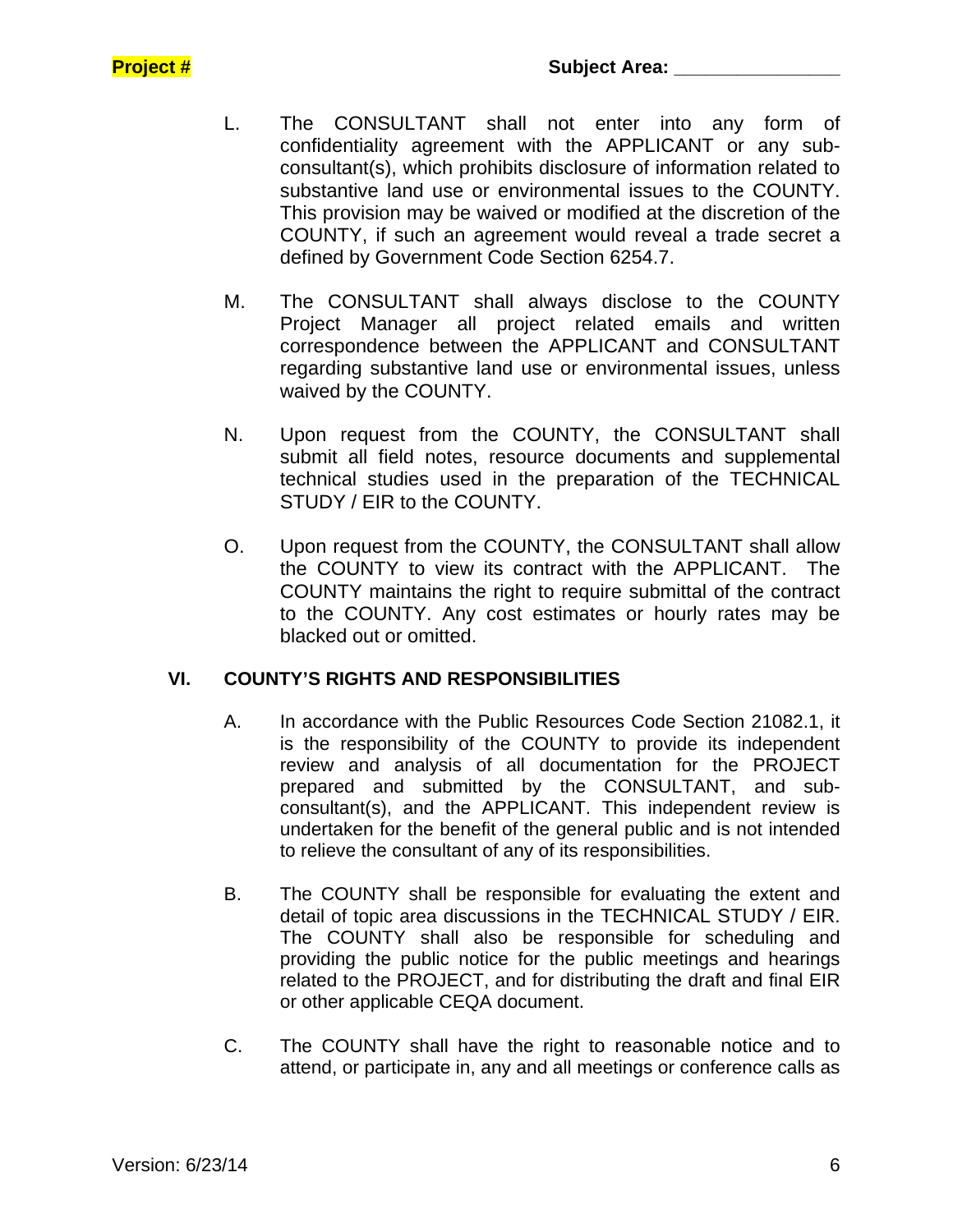described in paragraph V.J of this MOU, and has the right to request such meetings and be informed of the subject matter.

- D. The COUNTY shall have the right to request copies of any and all correspondence, meeting schedules, minutes, and draft documents generated by the CONSULTANT, any sub-consultant(s) and the APPLICANT, in connection with the preparation of the TECHNICAL STUDY / EIR. Upon request by the COUNTY, the CONSULTANT shall make available to the COUNTY any and all field notes, resource documents, and supplemental technical studies used in the preparation of the TECHNICAL STUDY / EIR.
- E. The COUNTY shall be responsible for reviewing the content of the draft TECHNICAL STUDY / EIR and providing clear and consistent comments on the scope and adequacy of the document in a timely manner. The COUNTY shall strive to provide thorough reviews and comments on initial reviews to avoid raising new issues that should have been known as the project progresses. The COUNTY shall always inform the APPLICANT of comments requiring additional information or substantive changes to the TECHNICAL STUDY / EIR.
- F. At the request of the APPLICANT or CONSULTANT and after completion of the PROJECT, the COUNTY shall provide an evaluation of the CONSULTANT's performance on the project.

### **VII. EXPIRATION**

This MOU shall expire upon any of the following:

- A. The PROJECT and the TECHNICAL STUDY / EIR becomes final by decision of the authorized County decision-maker, all appeal timelines have expired, and all legal challenges associated with the PROJECT and the TECHNICAL STUDY / EIR have been finally adjudicated; or
- B. The PROJECT is withdrawn or denied and all appeal timelines have expired; or
- C. Written notice from the COUNTY, APPLICANT, or CONSULTANT to the other parties to this agreement terminating the MOU.

Notwithstanding expiration of the MOU, all information obtained prior to said expiration shall be disclosed to the COUNTY pursuant to the MOU disclosure requirements. Expiration of the MOU does not relieve the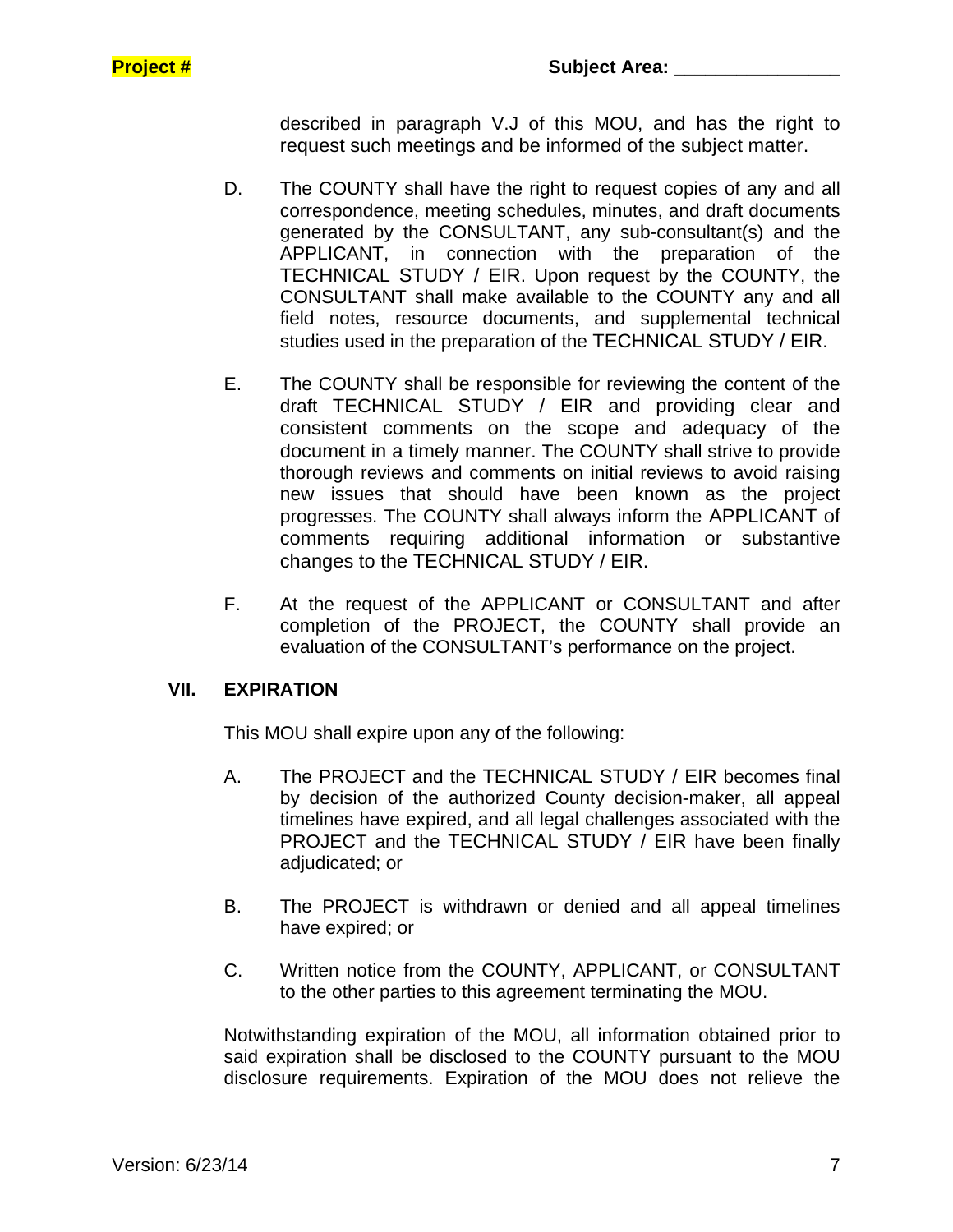

parties of their responsibilities under the MOU for activities that took place prior to the expiration date.